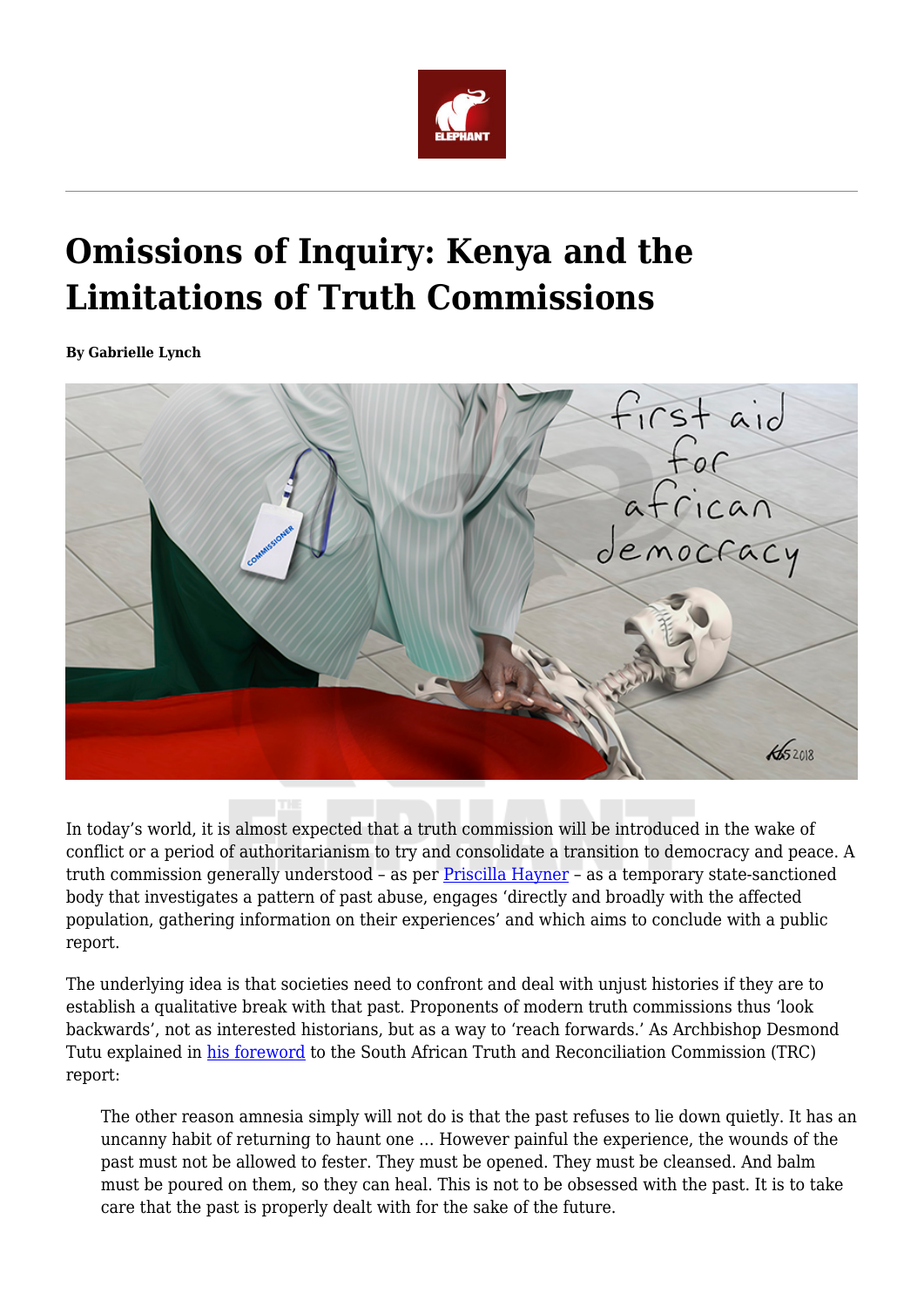Motivated by this desire to render the past ['passed' in the substantial sense of being 'dead' or 'over](https://www.routledge.com/History-Memory-and-State-Sponsored-Violence-Time-and-Justice/Bevernage/p/book/9780415883405) [and done with'](https://www.routledge.com/History-Memory-and-State-Sponsored-Violence-Time-and-Justice/Bevernage/p/book/9780415883405), modern truth commissions dedicate most of their time to two activities: the holding of public hearings and production of a final report.

This is a relatively recent development. Early truth commissions did not hold public hearings and were largely fact-finding bodies. However, ever since the South African TRC of the 1990s, truth commissions have held hearings as a stage for various actors – victims, perpetrators, political parties, state institutions and so forth – to present their account of past wrongs. The underlying idea is that people will have a chance to speak and be heard, and thus regain their humanity; that a wider (and engaged) audience will bear witness to a new human rights-conscious regime; and the overview provided will feed into, and help legitimise, a final report. The latter in turn intended to record and acknowledge past wrongs and provide recommendations that can help to promote truth, justice and reconciliation.

However, while much hope is often placed, and much time and money expended, on truth commissions and their hearings and final reports, it is evident that these processes generally fall far short of ambitious goals and high expectations. But what explains this gap between aspiration and reality?

This is one of the questions that I address in a new book – [Performances of Injustice: The politics of](https://www.cambridge.org/core/books/performances-of-injustice/B74DCE995FB6F9DCB1AD4C3BECC07323) [truth, justice and reconciliation in Kenya](https://www.cambridge.org/core/books/performances-of-injustice/B74DCE995FB6F9DCB1AD4C3BECC07323) – which analyses several transitional justice mechanisms introduced following Kenya's post-election violence of 2007/8 when over 1,000 people were killed and almost 700,000 were displaced.

This includes the establishment of the Truth, Justice and Reconciliation Commission (TJRC). Significantly, the Commission's mandate recognised that, while the 2007/8 post-election violence was triggered by a disputed election, it was fuelled by more deep-rooted problems. In turn, the Commission was tasked with investigating a wide array of injustices – from state repression and causes of political violence to perceptions of economic marginalisation and irregular land acquisition – between Kenya's independence in 1963 and the end of the post-election violence in February 2008.

Established through an Act of Parliament in 2008, and operational from 2009 to 2013, the TJRC sought to meet its mandate, in large part, by collecting statements (with over 40,000 collected in total), holding public and women's hearings in 35 locations across the country and adversely mentioned person (AMP) hearings in western and Nairobi, and publishing a substantial [final](https://digitalcommons.law.seattleu.edu/tjrc-core/) [report](https://digitalcommons.law.seattleu.edu/tjrc-core/) that runs to over 2,000 pages.

Despite such achievements, the Commission was soon mired in controversy with calls for the chairman – who was soon linked to three injustices that the Commission was meant to investigate – to resign, while the public hearings attracted little media attention, and the final report is yet to be discussed in parliament let alone implemented.

The Kenyan experience highlights a range of lessons and insights. This includes the fact – as recently outlined in a piece for [The Conversation](https://theconversation.com/transitional-justice-lessons-from-kenya-on-what-works-and-what-doesnt-101984) – that transitional justice mechanisms are not 'tools' that can be introduced in different contexts with the same effect. Instead, their success (or failure) rests on their design, approach and personnel – all of which are incredibly difficult to get right – but also on their evaluation and reception, and thus on their broader contexts, which commissions have little or no control over.

However, the lessons that can be drawn go beyond reception and context and extend to the inherent shortcomings of such an approach.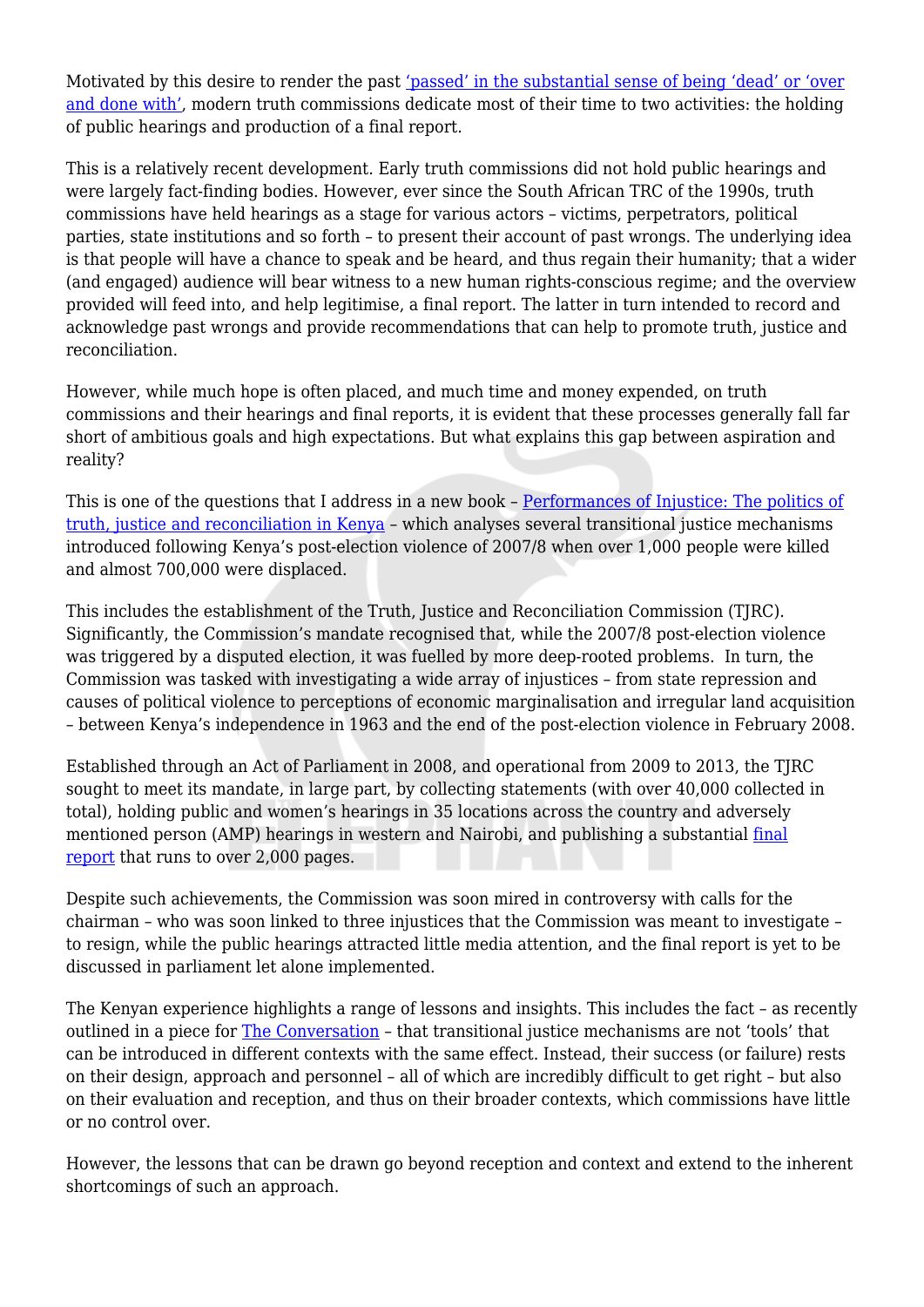First, while victims appreciate a chance to speak and be heard, the majority clearly submitted statements or memoranda or provided testimony in the hope that they would be heard *and* that some action would be taken to redress the injustices described. As one woman explained after a women's hearing in Nakuru, she was glad that she had spoken and how, having told her story, the Commission would 'come in and help.'

To be fair, the TJRC's founders were aware of the inadequacies of speaking, which is why they included 'justice' in the title and gave the Commission powers to recommend further investigations, prosecutions, lustration (or a ban from holding public office), reparations and institutional and constitutional reforms.

However, on the question of whether recommendations would be implemented, the Commission rather naively relied on the TJRC Act (2008), which stipulated that 'recommendations shall be implemented.' However, such legal provisions proved insufficient. Amidst general scepticism about the Commission's work, parliament amended the TJRC Act in December 2013 to ensure that the report needed to be considered by the National Assembly – something that is yet to happen.

Moreover, to document and acknowledge the truth requires that one hears from both victims and perpetrators. However, the latter often have little motivation, and much to lose, from telling the truth. This was evident in Kenya where, during the AMP hearings I attended, where I heard little that was new and not a single admission of personal responsibility or guilt. Instead, testimonies were characterised by five discursive strands of responsibility denied: denial through a transfer of responsibility, denial through a questioning of sources, denial through amnesia, denial through a reinterpretation of events and an assertion of victimhood, and denial that events constituted a wrongdoing. However, while AMPs denied responsibility, none denied that injustices had occurred. As a result, while the hearings provided little clarity on how and why a series of reported events may have occurred, they simultaneously drew attention to, and recognised, past injustice. In this way, they provided a public enactment of impunity: Kenya's history was replete with injustice, but AMPs were unwilling to shoulder any responsibility for it.

This ongoing culture of impunity points to another issue, which is that – for most victims – injustices clearly do not belong to the past but to the present and future. The loss of a person or income, for example, often constitutes a course that now seems beyond reach – from the hardship that accompanies the loss of a wage earner to the diminished opportunities that stem from a child's extended absence from school. However, the past also persists in other ways, from the injustices that never ended, such as gross inequalities or corruption, to fears of repetition and experiences of new injustice.

Unfortunately, the idea that one can 'look backwards to reach forwards' downplays the complex ways in which the past actually persists, and possible futures infringe on the present. This is problematic since it can encourage a situation where small changes dampen demands for more substantive reform. At the same time, it can facilitate a politicised assertion of closure that excludes those who do not buy into the absence of the past, the newness of the present, or the desirability of imagined futures and provides a resource to those who seek to present such 'difficult people' as untrusting, unreasonable and unpatriotic.

This is not to say that truth commissions are useless and should never be considered. On the contrary, many view speaking as better than silence, while the commission's report provides a historical overview of injustice in Kenya and a range of recommendations that [activists](https://www.ictj.org/news/victims-kenya-truth) and [politicians](https://www.the-star.co.ke/news/2017/07/31/nasa-to-implement-tjrc-report-and-reconcile-kenyans-kalonzo-tells_c1607081) are using to lobby for justice and reform.

However, when introduced, truth commissions should be more aware of the importance of